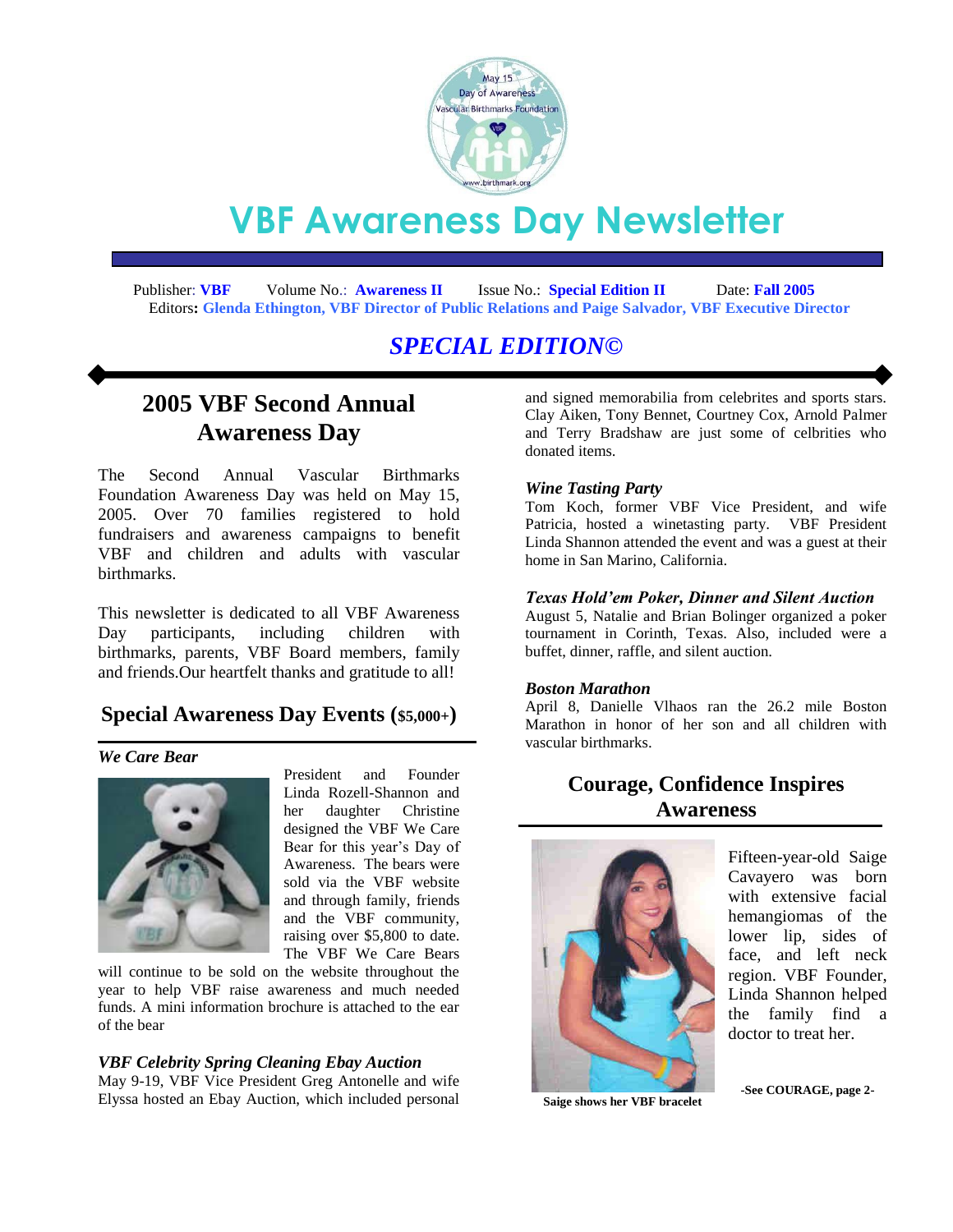#### **COURAGE| From Page 1**

"Because my family and I are so grateful to the VBF for their guidance," Saige said, "I wanted to give something back to VBF by doing a minifundraiser."

With the help of her mother Elysa Baron, a VBF Parent Rep., she designed and purchased 1,000 tourquoisecolored silicone bracelets. The bracelets were debossed with the message "Courage Confidence VBF".

Saige also distributed flyers to the students and staff at her local highschool, and organized a letter writing camaign to involve friends and family in the projet. In addition, Saige also helps to moderate the VBF Teen Discussion Board on the VBF website.

# **VBF Awareness Events hosted by members around the world**

### **Brazil Events**



**Participants at the Brazil meeting.**

Andrea Domingues of Sao Paulo, Brazil organized a meeting for parents, patients and doctors at a local hospital. Andrea had just discovered VBF, and had 15 days to

prepare for this event. Her efforts to organize and pull this meeting together were exceptional. In addition to lectures provided by doctors, Andrea spoke about her experiences as the mother of a child with hemangioma and lymphangioma. "Now we have started a movement," she said. Andrea also organized a Yahoo community support group a year ago.

### **Canada Events**

Rhonda Spuzak of Fort Frances, Ontario helped raise awareness for vascular birthmarks by writing two articles for local Canadian newspapers. Rhonda's daughter Kenna has a hemangioma near the soft-spot area at the top of her head.

### \*\*\*\*\*\*\*\*\*\*\*\*\*\*\*\*\*\*\*\*\*\*\*\*\*

### **California Events**

Tom and Patricia Koch of San Marino, CA hosted a winetasting event in their home, raising over \$6,300. Their son, Keenan had a beard distribution hemangioma. Tom is a former VBF Vice President.

### \*\*\*\*\*\*\*\*\*\*\*\*\*\*\*\*\*\*\*\*\*\*\*\*\* **Connecticut Events**

Suzanne Walsh of Simsbury, Connecticut, raised awareness by hosting a skating event, raising \$550 for VBF. "Our major awareness success was having the Governor of Connecticut, Jodi Rell, proclaim May 15th Vascular Birthmark Awareness Day," she said. Suzanne's

daughter, Molly, had a nasal-tip hemangioma



 **Suzanne Walsh** \*\*\*\*\*\*\*\*\*\*\*\*\*\*\*\*\*\*\*\*\*\*\*\*\*

### **Florida Events**

Leigh Ann Gomillion and daughter Gabriella, of Land O Lakes, FL. sold toys and clothes to raise money for VBF. They collected \$37 for their efforts. Gabriella donated her own toys for this event. She had facial and internal hemangiomas.



Shelley Toulson, along with daughters Laura and Heather, hosted a lemonade stand in their

**Heather and Laura**

hometown of Weston, FL. The sisters sold \$31 worth of lemonade. Heather has a port wine stain on her right cheek.

#### \*\*\*\*\*\*\*\*\*\*\*\*\*\*\*\*\*\*\*\*\*\*\*\*

### **Illinois Events**

Amy Ledbetter, Charleston, IL, raised awareness by sending out an informational letter about her daughter Danae, and by holding a bake sale, as well as selling VBF We Care Bears. The family was also featured in

**-See ILLINOIS EVENTS, page 3-**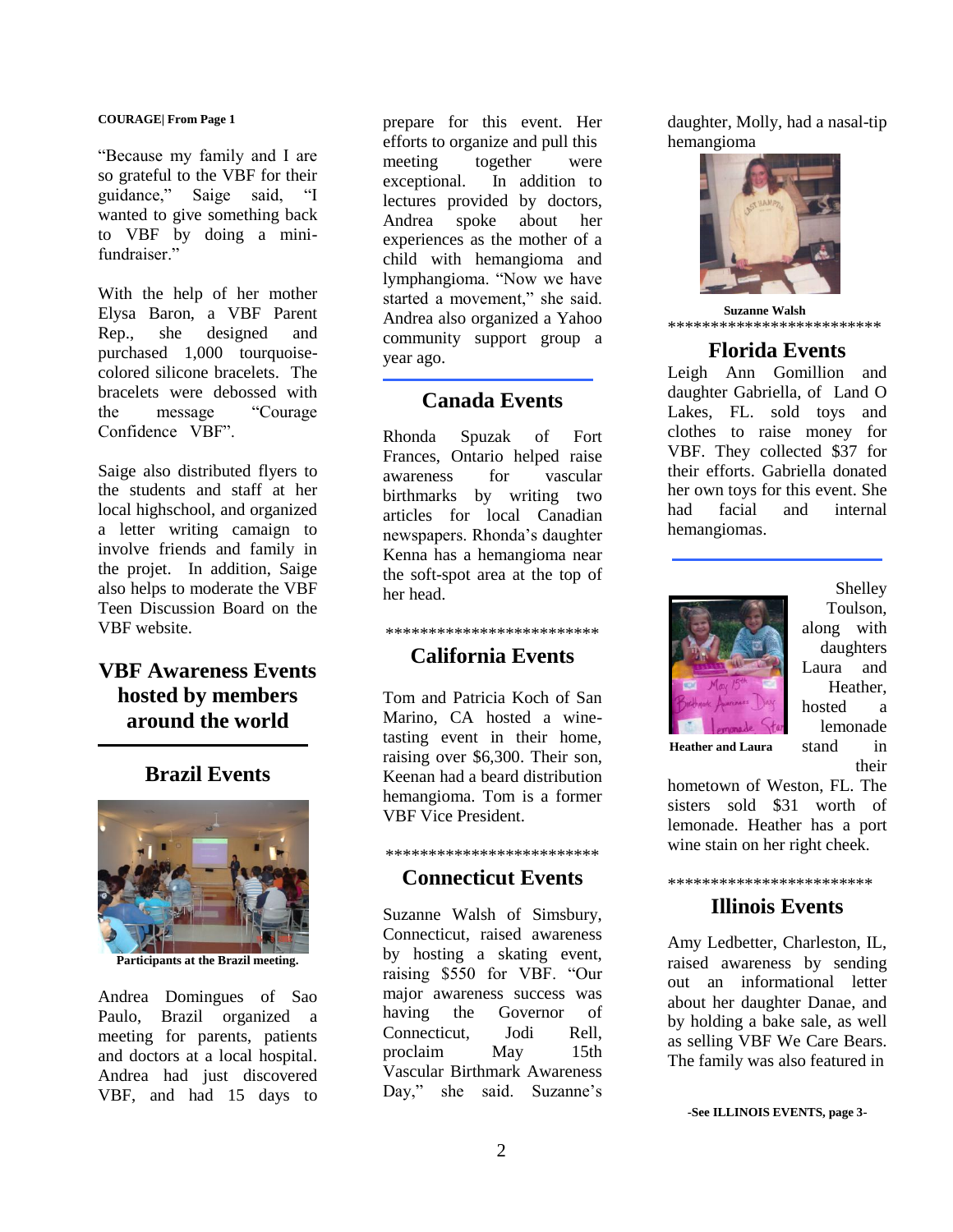#### **ILLINOIS| From Page 2**

a story by their local newspaper. Their events raised \$620 for VBF Awareness Day. Danae has a venous malformation.



D**anae Ledbetter**

#### **\*\*\*\*\*\*\*\*\*\*\*\*\*\*\*\*\*\*\*\*\*\*\*\*\***

### **Indiana Events**

Stephanie Shulz, of Avon, IN, collected \$100 from family members for VBF. Her daughter Meghan was featured in a local newspaper article, highlighting awareness and telling about her surgeries to remove a hemangioma from her lip.

### **\*\*\*\*\*\*\*\*\*\*\*\*\*\*\*\*\*\*\*\*\*\*\*\*\* Kentucky Events**

Tiffany and Glen Ethington, of Lexington, KY, hosted "Glen's Birthday Celebration for VBF Awareness Day". Instead of birthday gifts, Glen requested that party guests donate to the VBF. He also sold We Care Bears and silicone bracelets, raising \$170. Tiffany is the VBF Secretary, cofounder of the Sturge-Weber Syndrome



Community, as well as the VBF Kids Who Care Campaign Coordinator. Glen is the first participant for

**Glen Ethington**

the new event and has Sturge-Weber and a facial port wine stain.

### \*\*\*\*\*\*\*\*\*\*\*\*\*\*\*\*\*\*\*\*\*\*\*\*\*

### **Massachusetts Events**

Danielle Vlhous, Boston MA, ran the 26.2 mile Boston Marathon on April 18, 2005, to raise funds and awareness for VBF. Inspired by her son Cole, who was born with a large hemangioma on his right ear, she raised \$5,000, but says her family's motivation doesn't stop there. They hope to form a team of 15 runners for the 2006 Boston Marathon. "To all the children that battle illness each day, you are our true inspiration," said Danielle. "Your bravery and courage is immeasurable."

#### **\*\*\*\*\*\*\*\*\*\*\*\*\*\*\*\*\*\*\*\*\*\*\*\*\***

### **Michigan Events**

Christine Archer, Howell, MI, raised over \$1,000 for VBF. Her son Danny has a port wine stain birthmark, and was featured in a local newspaper article. Christine participated in the VBF Celebrity Spring Cleaning Auction on E-Bay.

In honor of her son Jonny, Holly Gregory of Three Rivers, MI, held Longerberger Basket raffle, raising \$1,690. Holly and family were also featured in two newspaper articles. Holly's son had two hemangiomas, and she says, "…It's great to connect with someone who knows how you feel".

#### **Minnesota Events**

Maria Larson, Mankato MN, sold VBF We Care Bears and asked friends and family for donations, raising \$240. Maria's daughter Elisabeth had a hemangioma on the bridge of her nose. Upon contacting VBF President, Linda Shannon, Elisabeth had surgery to



remove the lesion. "We will always be forever grateful and thankful to the VBF," Maria said.

**Elisabeth Larson**

### **Missouri Events**

**\*\*\*\*\*\*\*\*\*\*\*\*\*\*\*\*\*\*\*\*\*\*\*\*\***

Elissa Rifkin of Clayton, Missouri, and her daughter Jacqueline ("Jaci") sold VBF silicone bracelets. Jaci had a facial hemangioma, and Elissa serves on the VBF Board and volunteers for the VBF "Ask the Developmental Specialist". She also volunteers at the Birthmark Clinic at St. Louis Children's Hospital.

Kelly Barkmeier, of Lee's Summit, MO, hosted a 1-mile walk, flower sale, sold VBF stickers, and mailed out informational letters, telling stories of children with vascular birthmarks. Kelly's daughter Lily has a hemangioma near her eye.

**-See MISOURI EVENTS, page 4-**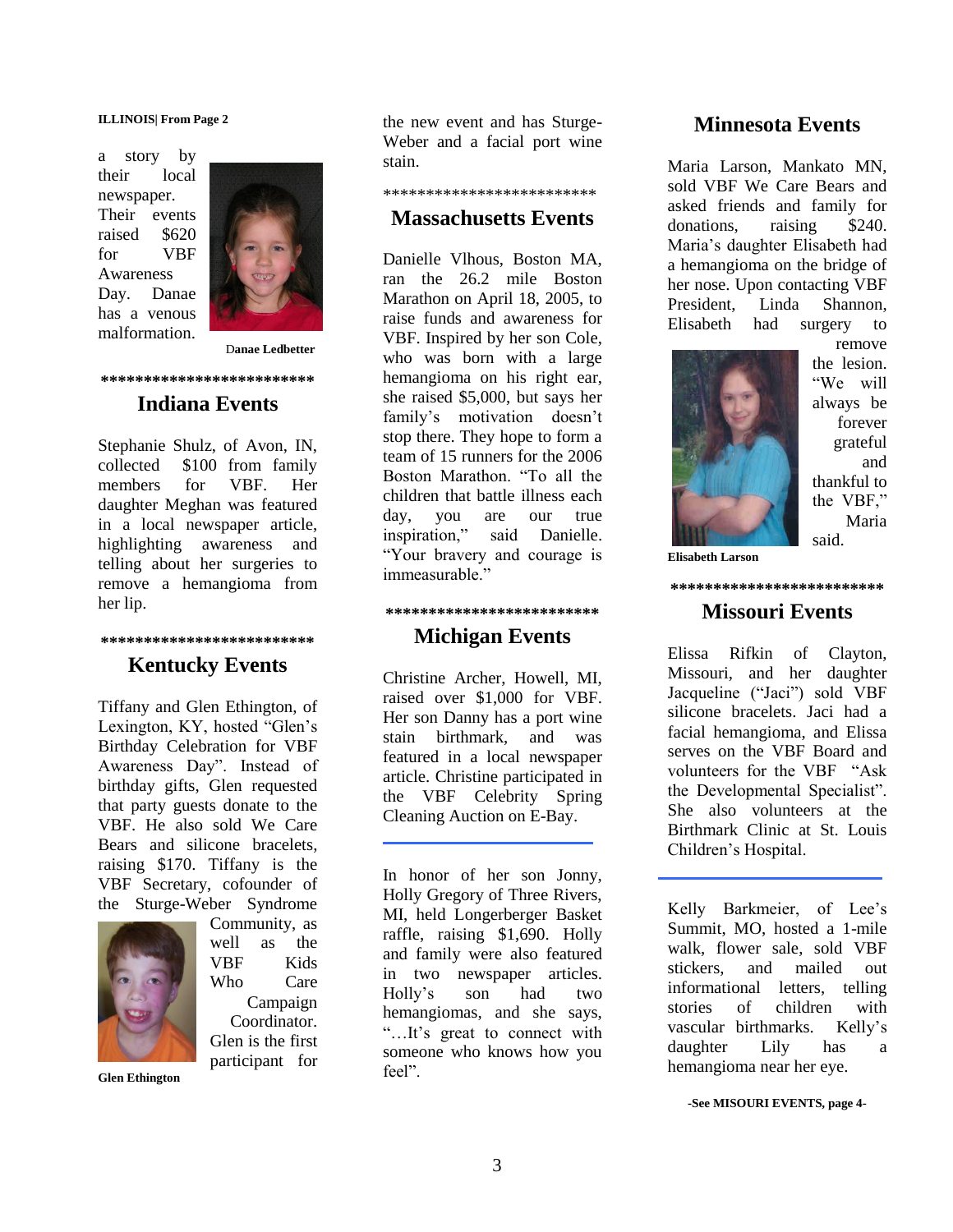#### **MISSOURI| From Page 3**

The family and their event were also featured in a local newspaper article. Jeannie Johnson assisted the Barkmeier's with the events. Jeannie's daughter Ashly has a port wine stain on her leg. The events raised over \$2,100.



**Left to right – Kelly Barkmeier, daughter Lily, Jeannie Johnson, and daughter Ashly.**

#### \*\*\*\*\*\*\*\*\*\*\*\*\*\*\*\*\*\*\*\*\*\*\*\*\*

### **New Jersey Events**

Greg and Elyssa Antonelle, of Long Valley, NJ, hosted the VBF Celebrity Spring Cleaning Auction on E-Bay. Their efforts were written up in several local papers, and featured on radio broadcasts in New York and Atlantic City. Donations from Celebrities and Sports Stars numbered well over 100 items. Greg and Elyssa's son, Nicholas, has a lymphatic malformation. The event raised close to \$13,000. Greg also serves as VBF Vice President.

VBF Executive Director, Paige Salvador, of Mt. Laurel, NJ, hosted "Golf with the Girls". Paige and her girlfriends raised  $$200$  doing what they love – golfing! They look forward to doing this again next year.

### **New York Events**

VBF Founder and President Linda Rozell-Shannon, of Niskayuna, NY, and daughter Christine, designed and sold collectible VBF We Care Bears. Christine, who was the inspiration for the formation of the VBF, gave the bears their name. Linda also hosted an awareness event at a local McDonald's restaurant on May 17. VBF board members, family and friends helped.

Lianne Chase of Albany, New York, called on friends, family and co-workers to help her celebrate Awareness Day. For her birthday on May 15, Lianne threw a party for VBF, raising over \$500. Vascular birthmarks

affect both Lianne's sons, Casey and Cody. The family was featured in their hometown newspaper.



 **Cody & Casey at the "Scar Wars" Birthday party.**

Saige Cavayero of Saratoga Springs, NY, along with her parents Elysa Baron and Keith Cavayero, raised over \$4,800 through the sales of "VBF Courage Confidence" silicone bracelets. Saige designed the bracelets, and also distributed flyers to students and staff at

her school to raise awareness. Saige was born with extensive facial hemangiomas. She was also featured in a local newspaper article.

### **\*\*\*\*\*\*\*\*\*\*\*\*\*\*\*\*\*\*\*\*\*\*\*\*\***

### **Ohio Events**

Teresa Crompton, held a garage sale in her hometown of Cleveland, OH on May 27-28, in honor of her daughter Isabella, who had a hemangioma removed only weeks before the event. Raising \$400, friends and family members Millie Simon, Fred Simon, Emily Rito, and Liz Sullo, and neighbors, helped with the event. "We are thankful for the help we received from the VBF," Teresa said.

In her hometown of Kirtland, OH, Sarah McCollum mailed out letter and VBF pamphlets to friends and family in honor of her son Devan. Big sister Shyanne also participated by sending letters and brochures home with classmates. The

students donated money, and Shyanne and Sarah constructed a poster about birthmarks and



syndromes to **Shyanne and Devan** share with her class. Along with donations from the local Kiwanis Club, they raised \$225.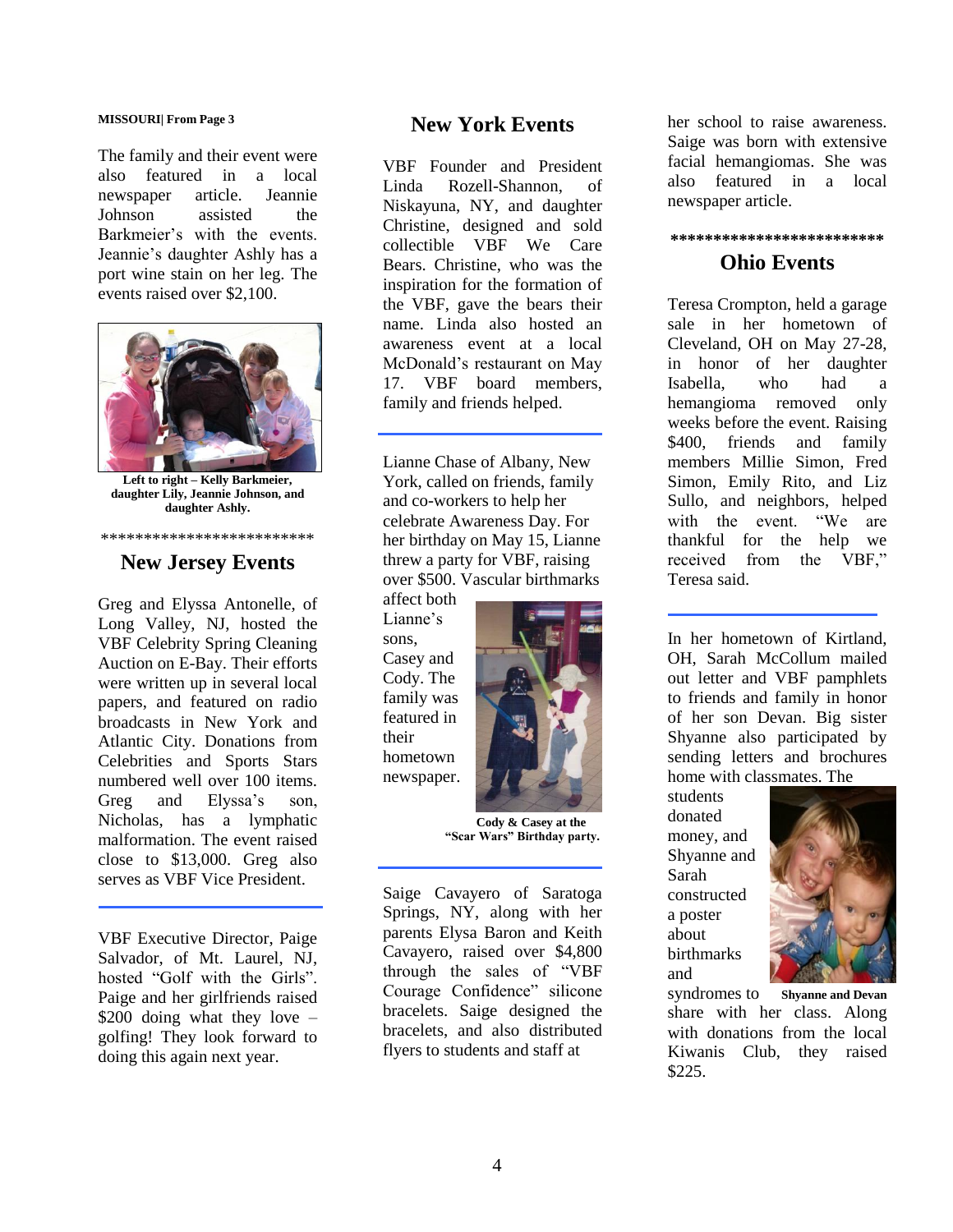### **Pennsylvania Events**

Traci Lebofsky, Philadelphia, PA, raised \$1,000 by hosting "Breakfast and Bowling for Vascular Birthmarks". The participants included family and friends. Traci's daughter, Gioia, has a hemangioma.



**The Lebofsky family and friends.**

### \*\*\*\*\*\*\*\*\*\*\*\*\*\*\*\*\*\*\*\*\*\*\*\*\* **South Carolina Events**

Jackie Burke and her daughter Abigail of Columbia, SC, celebrated VBF Awareness Day with the children who attend the Lakeside Outreach church in Santee, SC. The children "…all know about VBF because of Abbi," said Jackie. With the help of her friends, Abigail raised \$800 for VBF. The child at Lakeside Outreach, who helped to raise the most money, received a large stuffed purple gorilla. Abigail has a venous malformation on her lip.



**Abigail Burke (far right) and friends.**

### **\*\*\*\*\*\*\*\*\*\*\*\*\*\*\*\*\*\*\*\*\*\*\*\*\* South Dakota Events**

Robin Houwman of Sioux Falls, SD organized a pendant fundraiser to benefit vascular birthmarks. Robin is a member of the Vascular Birthmark Support Group on MSN Groups. The sale of pendants and zipper pulls has raised over \$3,000 for VBF.

### \*\*\*\*\*\*\*\*\*\*\*\*\*\*\*\*\*\*\*\*\*\*\*\*\* **Tennessee Events**

Anne Marie Brooks, Carthage, TN, wrote an article for her local newspaper, highlighting an awareness event.

### \*\*\*\*\*\*\*\*\*\*\*\*\*\*\*\*\*\*\*\*\*\*\*\* **Texas Events**

Brian and Natalie Bolinger of Corinth, Texas, organized a No Limit Texas Hold'em Poker Tournament in honor of "The Second Annual Nicole Bolinger Fundraiser Benefiting the VBF". The event included dinner and a silent auction raising over \$8,000. The Bolinger's daughter, Nicole, has a facial compound hemangioma.

### **Vermont Events**

Betsy Kenyon of Enosburg Falls, VT, raised awareness for vascular birthmarks by passing out informational pamphlets in her area. Her children's daycare donated \$25 for VBF.

\*\*\*\*\*\*\*\*\*\*\*\*\*\*\*\*\*\*\*\*\*\*\*\*\*

### **Wisconsin Events**

Jennifer and Pete Kalmon of Wisconsin Rapids, Wisconsin, raised around \$150 by selling VBF Awareness Day stickers and holding a drawing for toys and rounds of golf. Their son Braeden had surgery to remove a hemangioma under his nose. The family was also featured in their local newspaper.

Karen Tooley, of Menomonee Falls, WI, emailed friends and family members, asking for donations. She raised \$535 for VBF Awareness Day.

Sandra and Todd Peters, of Appleton, WI, held a garage and baked goods sale in honor of their daughter Elizabeth, who had a hemangioma on her neck. The family also sold VBF stickers, building "Elizabeth's Wall of Fame", where the

stickers would be placed on the wall with the name of the family donating. Elizabeth and family raised \$2,842 for VBF. **Elizabeth and**



**"Wall of Fame".**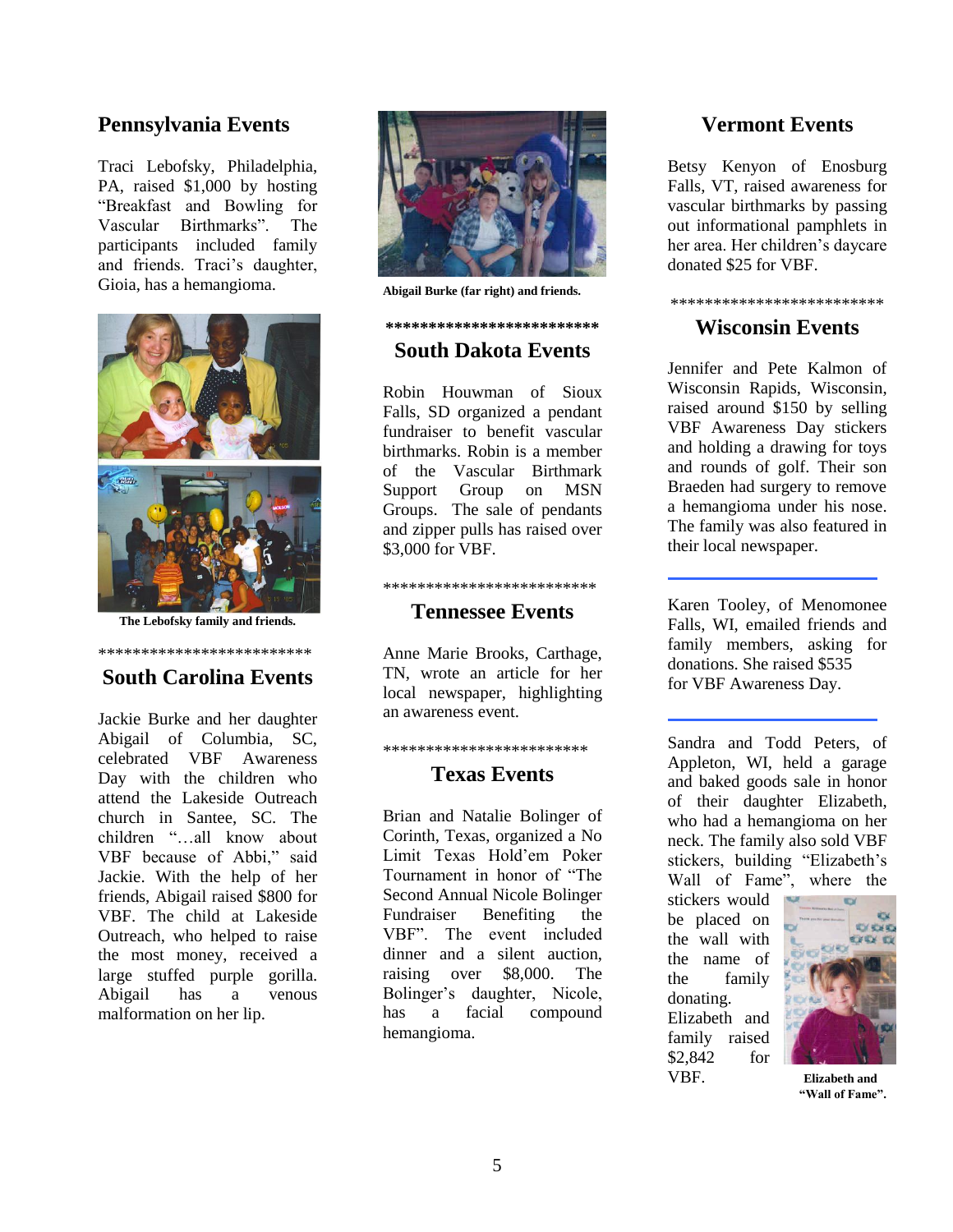

# **VBF Kids Who Care Corner**

The Vascular Birthmarks Foundation is proud to announce the establishment of VBF KIDS WHO CARE©, a program created by VBF Founder and President Linda Rozell-Shannon that is geared toward school-aged children K-12. To head this program in a positive direction, the VBF is launching the VBF Kids Who Care - Birthmark Awareness Campaign. This campaign will help teach children "the spirit of community service, and the rewards of charitable giving, while raising awareness and the much-needed funds." This program is perfect for schools that promote courage and confidence and that teach children to respect and support other children who are different in any way

Spearheaded by Tiffany Ethington, VBF Secretary, and our first Kids Who Care Program Coordinator, the Birthmark Awareness Campaign will begin September 1, 2005 and culminate on VBF Awareness Day, May 15, 2006. You can join the program at any time during the school year. The minimum goal for each school participating is \$100. VBF has established a goal of 25 schools throughout the world to participate in our first VBF Kids Who Care campaign.

Schools and/or individuals can host a Birthmark Awareness Campaign by selling We Care Bears, Kids Who Care silicone bracelets, collect pennies through our Kids Who Care/Pennies for a Purpose drive, or host a DIY (do-ityourself) campaign – like a bake sale, car wash, yard sale or lemonade stand.

VBF invites your child and local school to join us in this groundbreaking endeavor, because kids with vascular birthmarks do care. And we know that their siblings, friends and schoolmates care too. To participate in this very exciting program, download the introduction letter and the registration form and complete them with your school and mail them to our program Coordinator.

The concept for the VBF Kids Who Care program was inspired by several of VBF's own kids: Glen Ethington for his kids program at his school, Saige Cavayero for her silicone bracelet campaign and Christine Shannon for naming the VBF We Care Bear. In addition a public school in NYC raised over \$400 for VBF in a pennies campaign. All of these jointly inspired the creation of VBF Kids Who Care because all of these kids do care.

For more information, contact the KWC Program Coordinator, Tiffany Ethington at [tethi@insightbb.com,](mailto:tethi@insightbb.com) P.O. Box 24890, Lexington, KY 40524-4890, (859) 272-3857; or visit the VBF website: [www.birthmark.org.](http://www.birthmark.org/)

# **Kids Who Care Help Raise Awareness for VBF**

The following VBF Kids participated in The 2005 Second Annual VBF Awareness Day. The VBF salutes their hard work and dedication in helping support other kids with birthmarks.

- **Abigail Burke** and her friends at church collected money for VBF. Abigail has a venous malformation on her lip.
- **Saige Cavayero** designed and sold silicone bracelets engraved with VBF Courage Confidence. Saige was born with extensive facial hemangiomas.
- **Glen Ethington** hosted a birthday celebration for VBF, asking for donations instead of presents. Glen has Sturge-Weber syndrome and facial port wine stain.
- **Gabriella Gomillion** sold some of her toys and clothes for VBF. Gabriella had facial and internal hemangiomas.
- **Shyanne McCollum** made a poster about vascular birthmarks to educate her classmates. Her fellow students also donated money to VBF Awareness Day. Her little brother Devan, has a nasal-tip hemangioma.
- **Elizabeth Peters** sold VBF stickers, making a "Wall of Fame". Elizabeth had a hemangioma on her neck.
- **Jaci Rifkin** sold VBF silicone bracelets to support Saige and VBF. Jaci had a hemangioma on her nose.
- **Christine Shannon** named the VBF We Care Bear, and helped sell them with her mother, VBF President Linda Shannon. Christine had a hemangioma on her lower lip.
- **Heather and Lauren Toulson** sold lemonade for VBF. Heather has a port wine stain on her right cheek.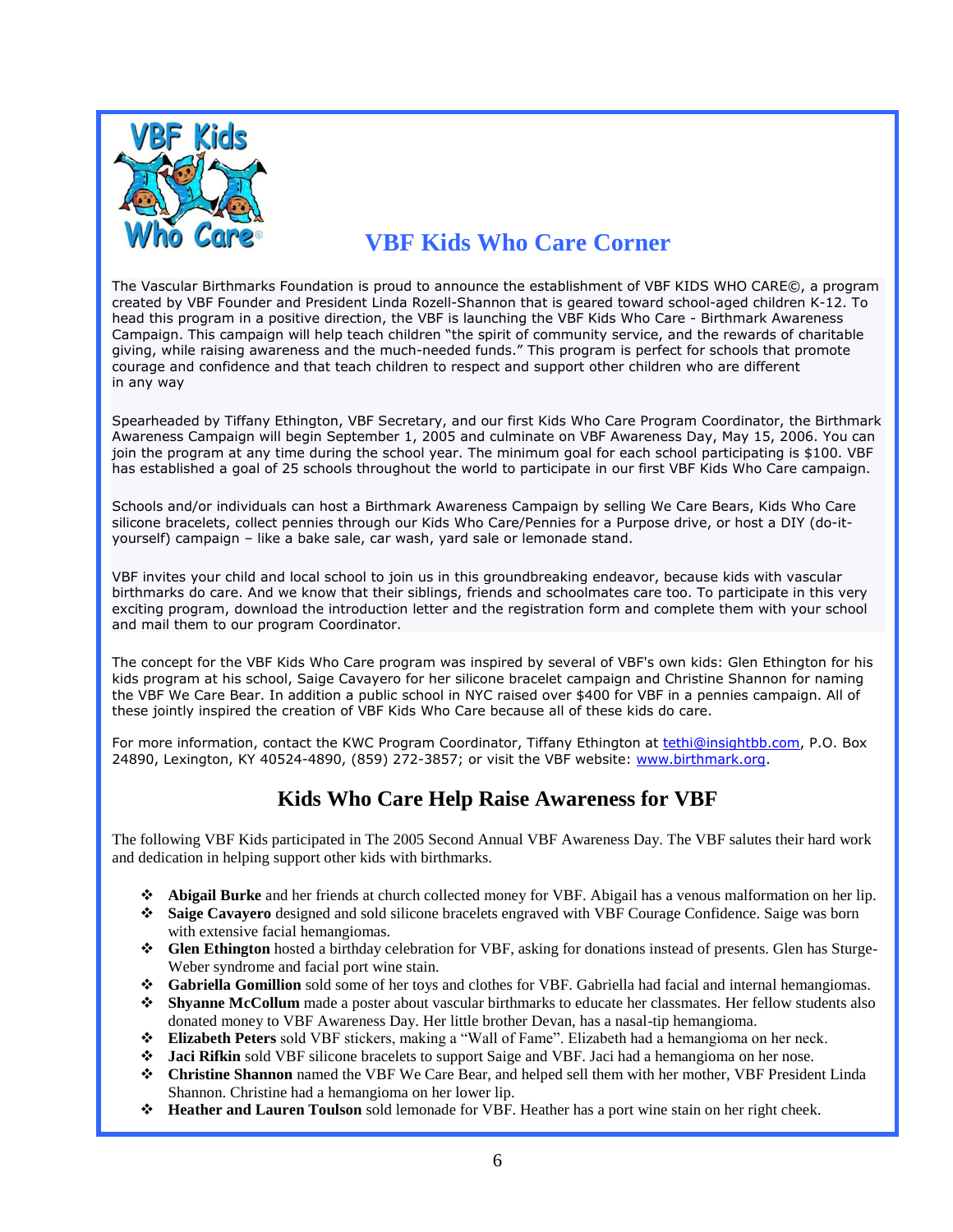# *The 2006 Third Annual Vascular Birthmarks Foundation Awareness Day*

What's missing in this newsletter? You! The VBF would like to highlight your story in next year's Awareness Day Special Edition Newsletter. Please don't forget to sign and return the **Registration/Questionnaire Permission to Publish Form** for next year's Awareness campaign.

Don't miss out on this opportunity to have fun while raising funds and awareness, and helping to educate the public about vascular birthmarks. Each and every event is important. Fundraisers can be simple, but effective. Friends and families joined in the 2004 and 2005 campaigns by holding E-Bay auctions, poker tournaments, car washes, birthday celebrations, and garage sales.

In 2005-2006, VBF introduces the **VBF Kids Who Care Birthmark Awareness Campaign**. This campaign will teach children in grades K-12 the rewards of community service and charitable giving. Registration for this event is already underway for the 2005-2006 school year, and culminates on VBF Awareness Day May 15, 2006. Get you school registered today!

Plans are underway for *The 2006 Third Annual Vascular Birthmarks Foundation International Awareness Day,*  and the VBF is ready to help you make your event a success. Let our Awareness Day Committee assist you in organizing and planning your 2006 event.

**To receive your VBF Awareness Day Registration Packet, or if you require more information, fill in and return the form below; or write to Paige Salvador at: VBF, P.O. Box 106, Latham, New York, 12110. Please include your name, address, telephone number, and email address.**

| 2000 VDF AWAITHESS DAY REGISTRATION FACKEL REQUEST                                              |  |
|-------------------------------------------------------------------------------------------------|--|
| Please send me a VBF Awareness Day Registration Packet.                                         |  |
|                                                                                                 |  |
|                                                                                                 |  |
|                                                                                                 |  |
|                                                                                                 |  |
|                                                                                                 |  |
|                                                                                                 |  |
| I will be participating in the VBF Kids Who Care Birthmark Awareness Campaign: _____yes _____no |  |

**2006 VBF Awareness Day Registration Packet Request**